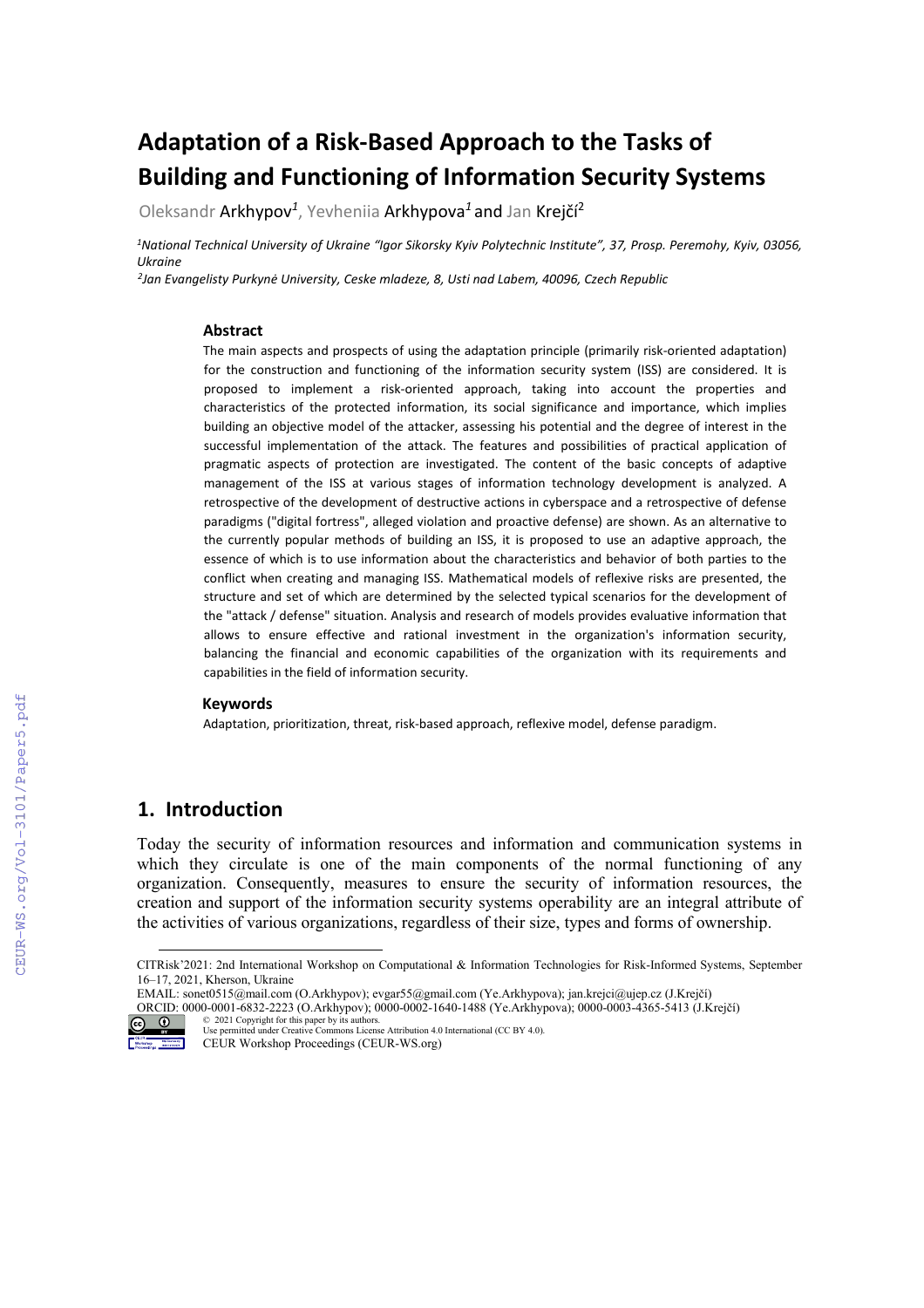We can state the fact that the mutual competition of two oppositely directed processes – the constant development and emergence of new strategies and tactics for implementing information attacks on the one hand, and the improvement of information protection systems that resist these attacks on the other hand – is an absolutely natural social phenomenon. That is why practically any ideology of building an information security system (ISS) contains elements of an adaptive approach, the essence of which is the organization of such a set of protective services (functions) of ISS, which is able to prevent the implementation of threats in relation to the protected information. A successful information security system must guarantee the completeness and timeliness of adaptation of the protection functionality to possible external and internal threats. Therefore, the establishment of a set (list) of these threats is an urgent task, the comprehension and solution of which has given rise to several options for adapting information security systems.

#### **2. Related works**

Chronologically, the first variant of the adaptation of information security systems, corresponding to the early stage of development of information technologies used in information and communication systems (ICS), can be called *natural adaptation* [1]. The stage of natural adaptation is characterized by the fact that technologies that had a sufficiently high level of typification and standardization of the proposed solutions, implemented by means of unified software and hardware ICS, were used to obtain, transport and process information. Analysis of incidents recorded during the exploitation of such unified ICS made it possible to identify characteristic vulnerabilities in their components, which made it possible to organize and carry out typical attacks that damage the information circulating in ICS. The study and generalization of methods for preventing such attacks led to the construction of stable templates for typical solutions to protection problems and the formation of a corresponding set of functional security requirements – a protection profile.

The implementation of the provisions of natural adaptation during the creation of an information security system ensures the selection of an adequate protection profile, for which it is necessary to comply with the principle of complete overlapping of threats. These provisions formed the basis for the development of the first standard in the field of information security – the so-called "Orange Book" [2], which was the progenitor of a numerous series of national and international standards, and the very idea of compiling a complete list of ISS vulnerabilities was actually erected as a norm in the ISO/IEC Standard 15408.

Unfortunately, with the current level of information technology development, when building an information security system, it is clearly not enough to take into account only retrospectively identified threats. The constantly increasing intensification of development rates, volumes and areas of application of information technologies is expectedly accompanied by a sharp growth in ICS vulnerabilities and, consequently, an increase in the number of potential attacks that exploit these vulnerabilities. The desire to compile the most complete list of ICS vulnerabilities requires a very detailed, lengthy and laborious analysis, based on the results of which a constant expansion of the protection functionality is carried out.

This version of the ISS adaptation could be called *asymptotic adaptation* [1], since such a protection system presupposes a complete overlap of threats, which requires an exorbitant investment in its development and modernization. In reality, when constructing an information security system, the possibility of taking into account the unrestrictedly increasing volume of information about the vulnerabilities and threats of ICS is actually excluded [3, 4], which allows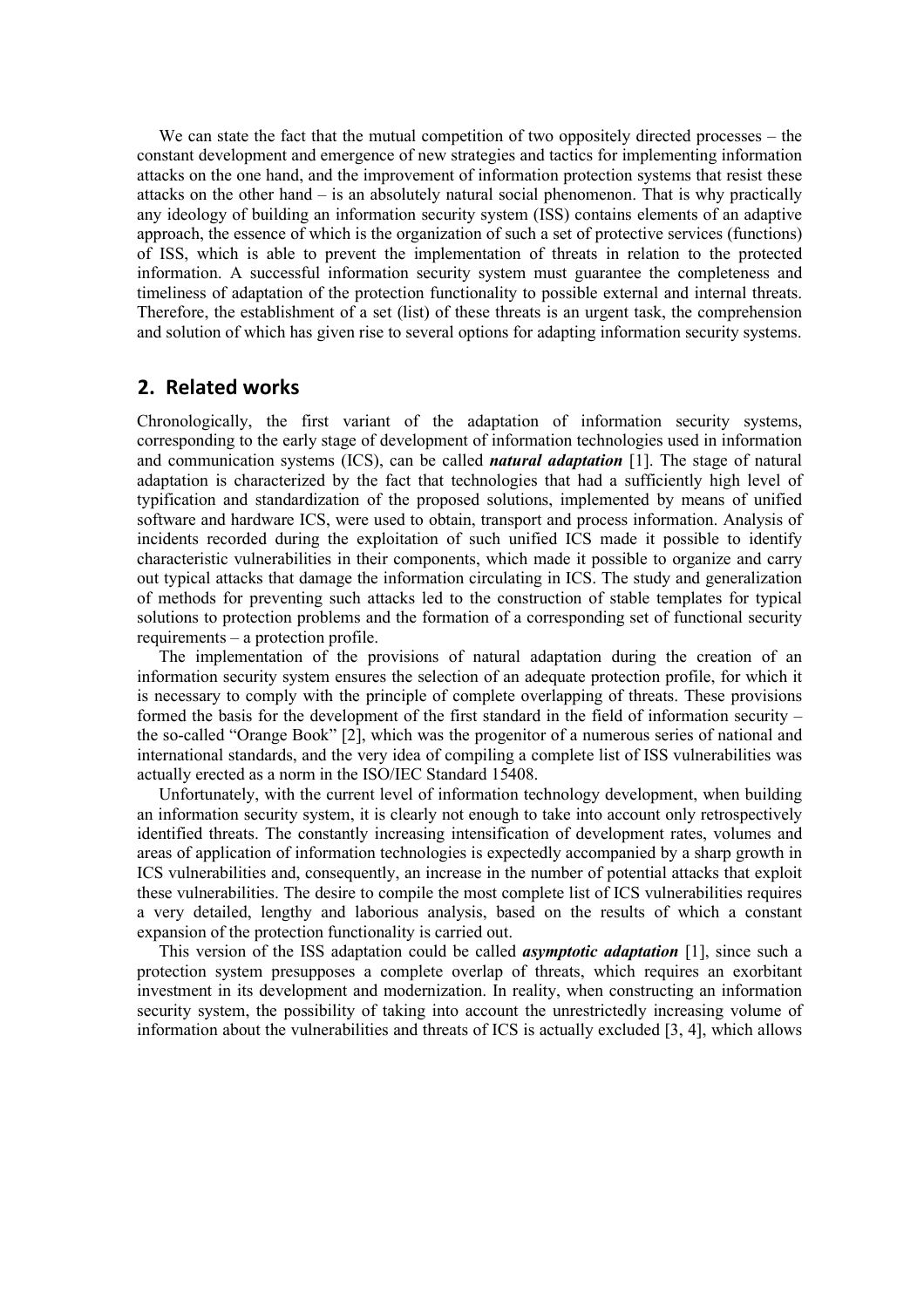speak only of a hypothetical implementation of the asymptotic adaptation of the information system.

The appropriate way out of this situation is to reduce the set of "all possible" threats to a group of so-called actual threats, which are the most dangerous both for the information resources of the organization and for the assets of the organization as a whole. The identification of actual threats is based on the results of the procedure of threats prioritization  $[5]$  – threats ranking (ordering) according to a certain indicator or system of indicators. There are various ways of prioritization: they are mainly based on expert assessments [3, 5-8], but some researchers suggest other ways, for example, risks prioritization by software tools, in particular based on the Common Vulnerability Scoring System [9, 10] or prioritization of vulnerabilities of ISS based on their association-likelihood with exploits [11]. The ISO/IEC standards 27XX series, in particular in the ISO / IEC 2705 standard, for threats prioritization recommended using risks of information security. Let's call the *risk-based* or *risk-oriented adaptation* the process of forming the structure and composition of the information security system, based on the identification of a group of urgent threats, which are the main source of the most significant information risks for the organization.

The *aim* of this work is to consider the main aspects and prospects of using the adaptation principle (and, first of all, risk-oriented adaptation) for the construction and functioning of the information security system. The proposed adaptation of the risk-oriented approach is carried out taking into account the properties and characteristics of the protected information, its social significance and importance and involves building an objective model of the attacker, assessing his potential and the degree of interest in the successful implementation of the attack.

#### **3. Risk-based adaptation**

Risk-based adaptation involves the successive implementation of two tasks:

- identification of threats to information security that are relevant for this particular organization, taking into account its goals and the functioning specifics;
- building an information security system based on the study and analysis of properties of actual threats and sources of their origin.

The content of the first task, i.e. the selection of a group of actual threats (sometimes is used semantically similar term "significant" threats), consists in ranking (ordering) information threats according to the degree of danger they pose to the organization, which is implemented through analysis and comparison of threats to each other according to the severity of their specific properties, called dangerous factors [6]. Exactly this procedure for comparing and ranking threats is called threat prioritization [5] or less often – "filtering" threats [12].

Depending on the depth and detailing of the analysis performed, a different number of factors can be used to describe the threat, i.e. conducting a comparative analysis of threats to compare and rank their degree of danger is based on the vector characteristics of threats, and the dimension of the vectors for different threats may be different, which complicates prioritization. For example, in [12], in order to classify threats as relevant, the following factors are supposed to be analyzed:

• the presence of vulnerabilities in the ICS, allowing the possibility of threat implementation;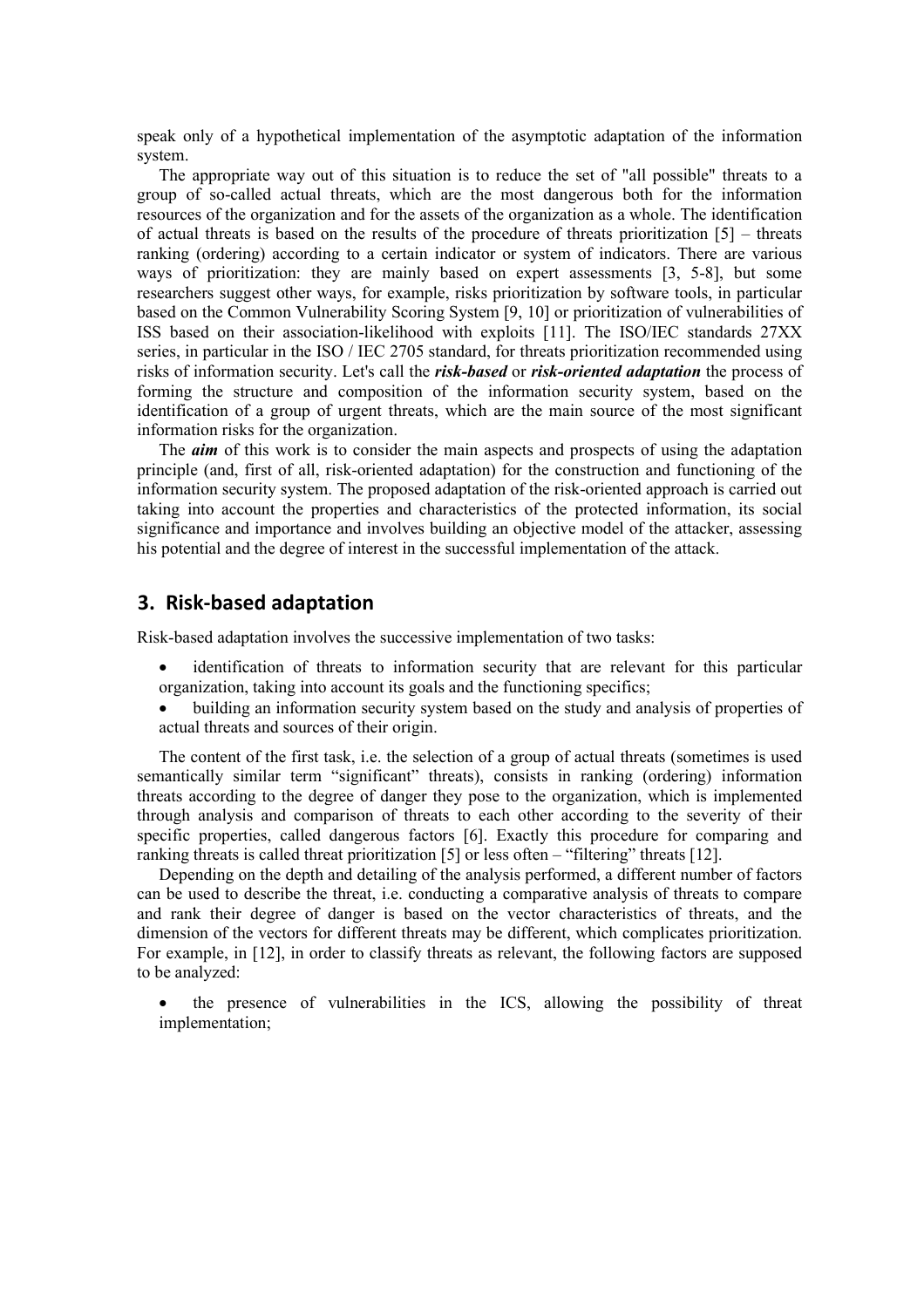• the likelihood of successful implementation of attacks that exploit the identified vulnerabilities;

• the amount of losses (damage) inflicted on the organization in case of successful implementation of the threat.

When quantitatively setting the values of losses and probabilities, following the abovementioned recommendations of the ISO/IEC standards 27XX series on intensively involving a risk-based approach in information security management practice, it is quite simple, by calculating the risks of attacks, to reduce the vector description to a scalar one, and then, by aggregating the risks of attacks into risks of threats, to order the threats in descending order of their risk magnitude.

Researchers and practitioners offer different ways of prioritization: by vulnerabilities, risks, threats, but in fact all of them are variations of one of the most general prioritization schemes. The starting point of this scheme is to compile the most complete "starting" list of ICS vulnerabilities. The exploitation of a single vulnerability or their set ("chain of vulnerabilities") allows you to implement an attack, the effectiveness of which is characterized by the level of private risk arising from the violation of the normal mode of operation of the organization. The criterion of insufficient effectiveness of the attack is a negligibly small level of private risk generated by it, which is the basis for excluding the vulnerability that determines the possibility of this attack from the "starting" list of vulnerabilities. At the same time, a list of actual threats is formed, which includes threats implemented by one effective attack or a combination of them, provided that the integrated (generalized) risk of the analyzed threat was above a certain minimum threshold level.

Let's consider in more detail certain aspects of prioritization using an illustrative example. Suppose that among the vulnerabilities discovered during the ICS survey, a group of vulnerabilities  $\{V = \{v_j\}\}\$ ,  $j = 1$ , k was identified, any of which allows an effective attack, the purpose of which is to implement the threat t. The danger of an arbitrary attack  $\alpha_i$  is characterized by its particular risk

$$
\rho_j = p_{aj} q_{aj}, \tag{1}
$$

where  $p_{aj}$  is the probability of successful implementation of the attack,  $q_{aj}$  is the losses incurred by the organization. If the attacks are independent and incompatible, the danger of threat t as a whole is characterized by an integral risk  $R_t$ , calculated for the full group of events, including k dangerous events (set of attacks  $A = {\alpha_j}$ ,  $j = 1, k$ ,) and one (k+1)-th event, which corresponds to the ICS safe operation mode (absence of any attacks / threats) with parameters:  $q_{\alpha, k+1} = 0$ ,.  $p_{\alpha, k+1} = 1 - (p_{\alpha 1} + \cdots + p_{\alpha k})$ . In this situation, the calculation of the integral risk  $R_t$  is carried out using the formula for the total risk  $R_{\Sigma}$  [4, 6] aggregating the risks of individual attacks:

$$
R_{t} = R_{\Sigma} = \sum_{j=1}^{k} p_{j} = \sum_{j=1}^{k} p_{aj} q_{aj},
$$
 (2)

In the general case, when calculating the integral risk R, a methodological problem arises, which is typical for the case when the threat is realized by carrying out several so-called cooperative attacks (in [4] the term simultaneous attacks is used). The implementation of cooperative attacks leads to an increase in the likelihood of the analyzed threat and, as a consequence, to an increase in the level of integral risk introduced by it, the calculation of which in this case encounters certain difficulties. For a more adequate understanding of the problem, we will slightly change the wording of the above example: we will cancel the requirement of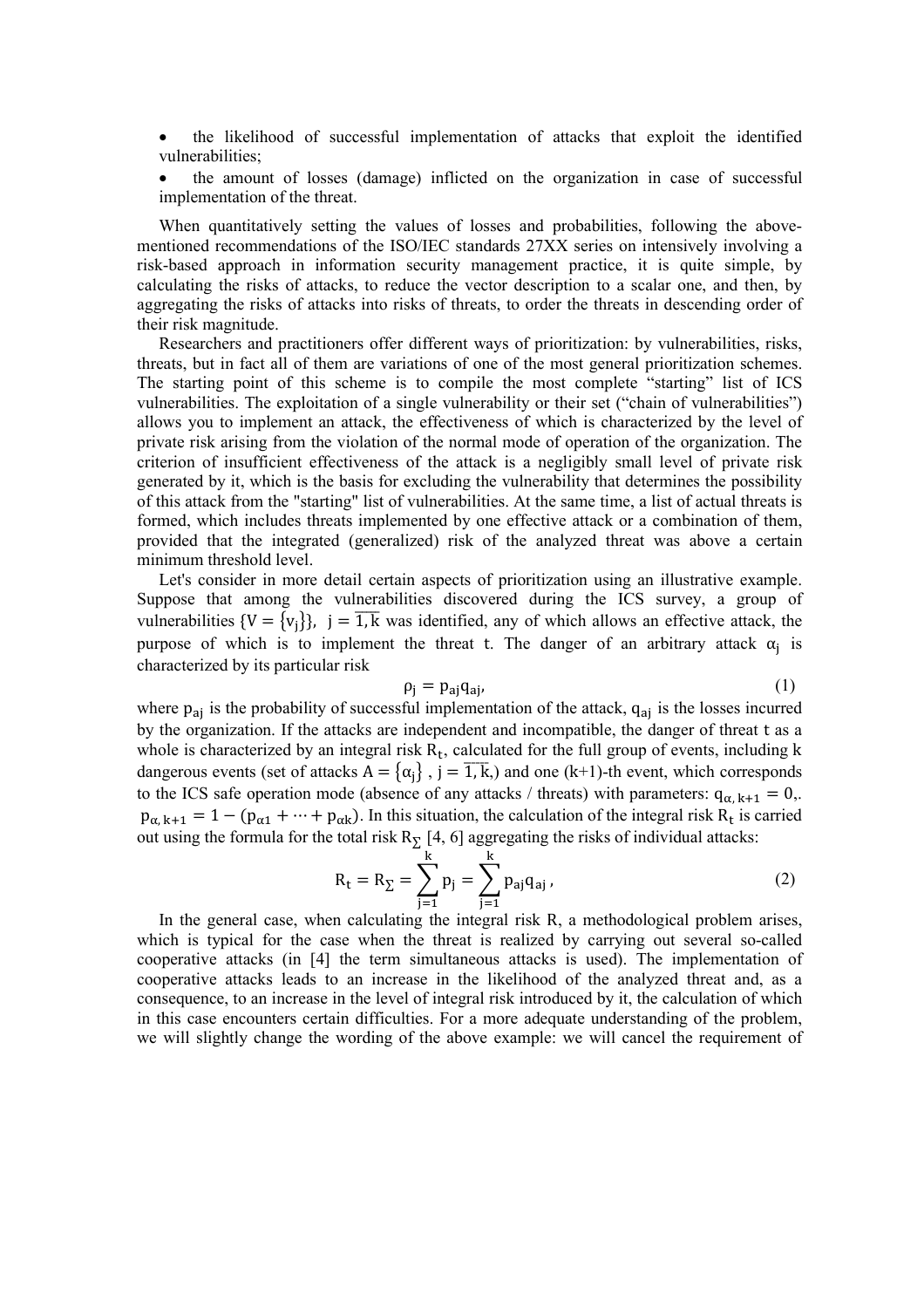incompatibility of attacks and assume that the successful completion of any of the attacks leads to the same losses q. If in this case to calculate the integral risk  $R_t$  of a threat t we apply the formula for the total risk, we get:

$$
R = R_{\Sigma} = \sum_{j=1}^{k} p_{j} = \sum_{j=1}^{k} p_{aj}q = q \sum_{j=1}^{k} p_{aj}
$$
(3)

On the other hand, if the probability  $p_t$  of the threat t realization is known, the risk of threat t is calculated using the formula  $R = qp_t$ . Comparing this formula with expression (3), we obtain equality:

$$
p_{t} = \sum_{j=1}^{K} p_{aj},
$$
 (4)

moreover in this case, for the probability  $p_t$ , like any other probability, the requirement  $0 \le$  $p_t \leq 1$  must be fulfilled. However, the right inequality in this requirement for attacks, the probabilities of which satisfy the condition  $1/k < p_{aj} \le 1$ ,  $j = 1, k$  obviously does not hold:

$$
p_t = \sum_{j=1}^{k} p_{aj} > 1
$$
 (5)

Therefore, in the most general case, formula (3) is not correct, and the risk value  $R$  calculated from it may turn out to be overestimated. The reason for this situation is the inapplicability of the total risk formula for calculating the integral risk of a threat in the event of cooperative attacks. The methodically correct method for calculating the assessment of integral risk in this situation is described in [6], its development, features of practical application – in [2].

To get acquainted with the essence of the proposed methodology, let us consider a scenario in which the threat  $t$  is supposed to be implemented by the cooparative (simultaneous) implementation of two independent attacks  $\alpha_1, \alpha_2$ , the probability of successful completion of which is, respectively,  $p_{\alpha 1}$ ,  $p_{\alpha 2}$ . To calculate the integral risk  $R_t$  of a threat t, we form a complete group, represented by the tuple  $A_4 = \langle \alpha_1 \alpha_2, \alpha_1 \overline{\alpha_2}, \overline{\alpha_1} \alpha_2, \overline{\alpha_1} \overline{\alpha_2} \rangle$ , of four pairwise incompatible complex bipartite events, where  $\bar{\alpha}_j$ ,  $j = 1,2$  is the event opposite to the event  $\alpha_j$ , therefore, for the probability  $\bar{\alpha}_j$ , the following relation is valid:  $P(\bar{\alpha}_j) = (1 - p_{\alpha j})$ . Combining two joint events – independent attacks  $\alpha_1, \alpha_2$ , is equivalent to combining the first three inconsistent elements of a tuple  $A_4$  – complex binary events  $\alpha_1\alpha_2, \alpha_1\overline{\alpha_2}, \overline{\alpha_1}\alpha_2, \overline{\alpha_1}\overline{\alpha_2}$ . Consequently, the integral risk caused by the implementation of two cooperative independent attacks  $\alpha_1, \alpha_2$  is equal to the total risk from the implementation of three incompatible complex independent attacks (events)  $\alpha_1\alpha_2, \alpha_1\overline{\alpha_2}, \overline{\alpha_1}\alpha_2, \overline{\alpha_1}\overline{\alpha_2}$ . We calculate the probabilities of these incompatible complex attacks:  $p_{12} = p_{a1}p_{a2}, p_{10} = p_{a1}(1 - p_{a2}), p_{02} = (1 - p_{a1})p_{a2}, p_{00} =$  $(1 - p_{a1})(1 - p_{a2})$  and estimate the corresponding values of losses, for example, we assume that  $q_{12} = q_{10} = q_{02} = q$ ,  $q_{00} = 0$ . As a result, we obtain quite correct ratios for the threat t: the probability of the threat realization, represented in terms of the probabilities of attacks, is

 $p_t = p_{12} + p_{10} + p_{02} = 1 - p_{00} = p_{a1} + p_{a2} - p_{a1}p_{a2},$  (6) and, accordingly, the risk of a threat is

$$
R = (p_{12} + p_{10} + p_{02})q = qp_t
$$
 (7)

In a real situation, the losses  $q_1$ ,  $q_2$  arising from the implementation of each of the attacks may not coincide with each other, and therefore the losses caused by the implementation of incompatible complex attacks will differ:  $q_{12} \neq q_{10} \neq q_{02} \neq q_{00} \neq q$ ,  $q_{00} = 0$ . Then the value of the integral risk  $R_t$  of the threat t is calculated using the general formula for the total risk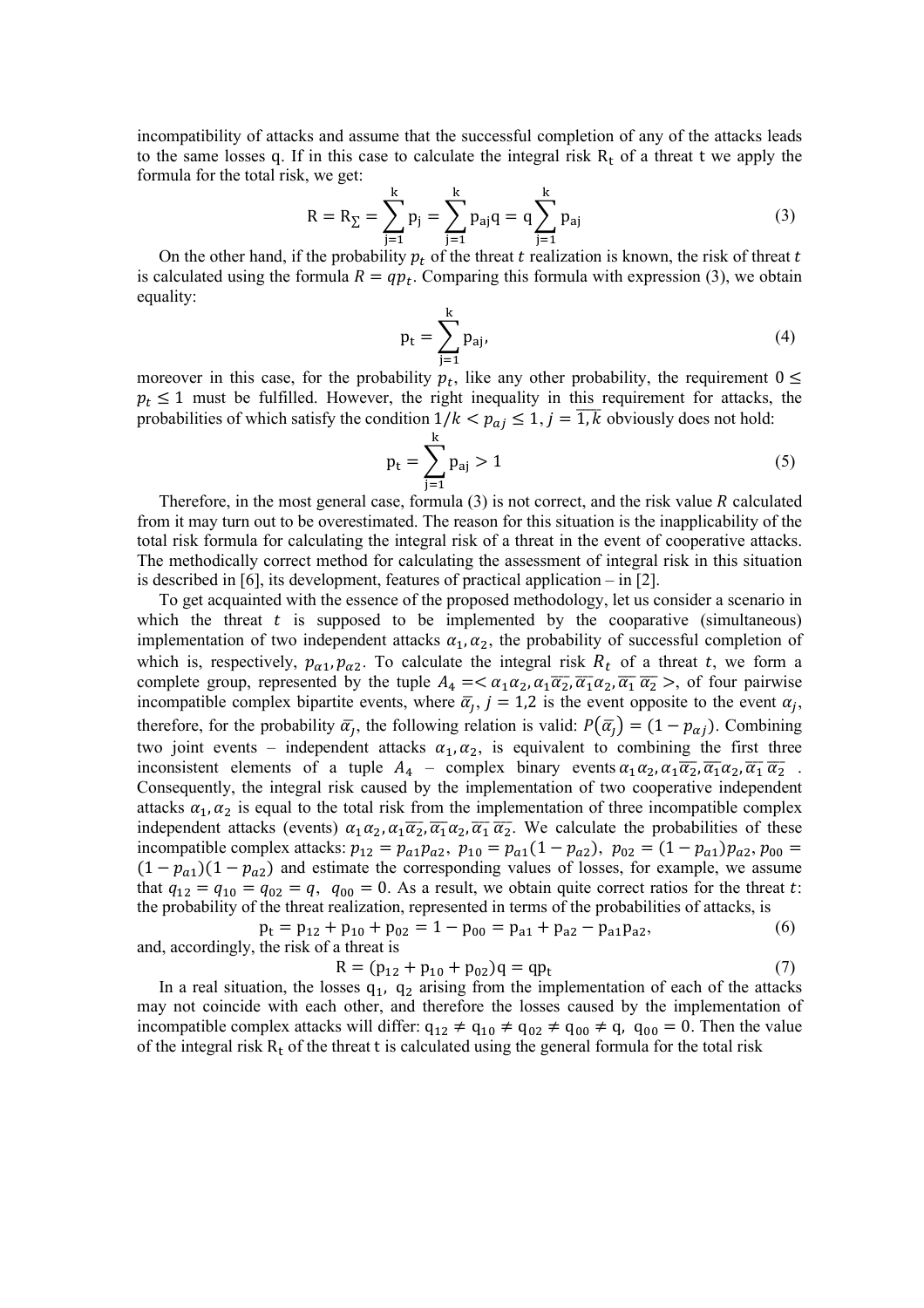$$
R_t = p_{12}q_{12} + p_{10}q_{10} + p_{02}q_{02},
$$
\n(8)

and then we find the value of integral (cumulative) losses due to the implementation of the threat t:

$$
q = R_t / p_t.
$$
\n(9)

After calculating the integral risk  $R_t$ , calculating the relative risks of attacks:  $p_{a1}q_1/R_t$ ,  $p_{a2}q_2/R_t$  and, comparing these values with each other or comparing them with a certain threshold value δ, we make a decision about the effectiveness (efficiency) of each of the attacks. In particular, a low level of relative risk is a criterion for insufficient effectiveness of an attack and serves as the basis for excluding the vulnerability that determines the possibility of this attack from the "starting" list of ICS vulnerabilities.

In general, the number of cooperative attacks undertaken to implement a threat t may be more than two. Unfortunately, as the number of  $n=2, 3, 4, \ldots$ , increases, the number of  $\ldots$  pairwise incompatible complex attacks that form the complete group of n- events represented by the tuple  $A_N$ , the total risk of which corresponds to the value of the sought integral threat risk, increases at an outstripping tempo  $(N = 2^n = 4, 8, 16, ...)$ . As you can see, the above-described methodology for calculating and analyzing risks requires rather cumbersome calculations involving quantitative information on the probabilistic parameters of attacks and the magnitude of the damage they cause. But if the formal aspects of transforming probabilistic data are regulated by the proposed methodology, information of an economic nature is mainly set by an expert, which affects the accuracy and objectivity of the final results. Apparently, taking into account all this, in the guidance documents of various levels (standards; industry, departmental, corporate manuals, recommendations, etc.), the emphasis is placed on the presentation of methods and provisions which are working with data in a qualitative form of presentation.

The prioritization schemes considered above, based on the calculation and comparative analysis of the effectiveness of attacks, which became possible due to the existence of a number of ICS vulnerabilities, actually represent the prioritization of vulnerabilities. Identification of actual threats is also found on similar prioritization schemes based on the comparison of losses incurred by the attacked organization as a result of the implementation of a particular threat. The result of the prioritization of threats is the selection of a set of actual threats  $T_\alpha = \{t_i\}$ ,  $i = 1$ , m the generalized characteristic of which is *the aggregated (generalized) informational risk of an organization*, found by combining (aggregating) individual integral risks of actual threats in one general risk indicator. In some cases, the aggregation procedure can be quite simple. For example, given the independence and incompatibility of the actual threats, as well as the independence of the consequences resulting from their implementation, the aggregated (generalized) integral risk of the organization will correspond to the total risk

$$
R = \sum_{i=1}^{n} R_{ti} \tag{10}
$$

where  $R_{ti}$ ,  $i = \overline{1,n}$  is the integral risk of each individual threat from the selected group of actual ones. Further, in the same way as when assessing the effectiveness of attacks, the relative risks of individual threats are calculated:  $R_{t1}/R$ , ...,  $R_{ti}/R$ , ...,  $R_{tm}/R$  and after comparing these values with each other or comparing them with a certain threshold value ∆, a decision is made about the relevance (significance) of some threat. In particular, the excess by the level of relative risk of threshold  $\Delta$  is the basis for recognizing the relevance of the corresponding threat.

Unfortunately, for organizations with a rather complex structure, having a significant amount of information resources (IR) and intensively using complex information technologies in their work, the calculation of the aggregated integral risk of an organization R under the conditions of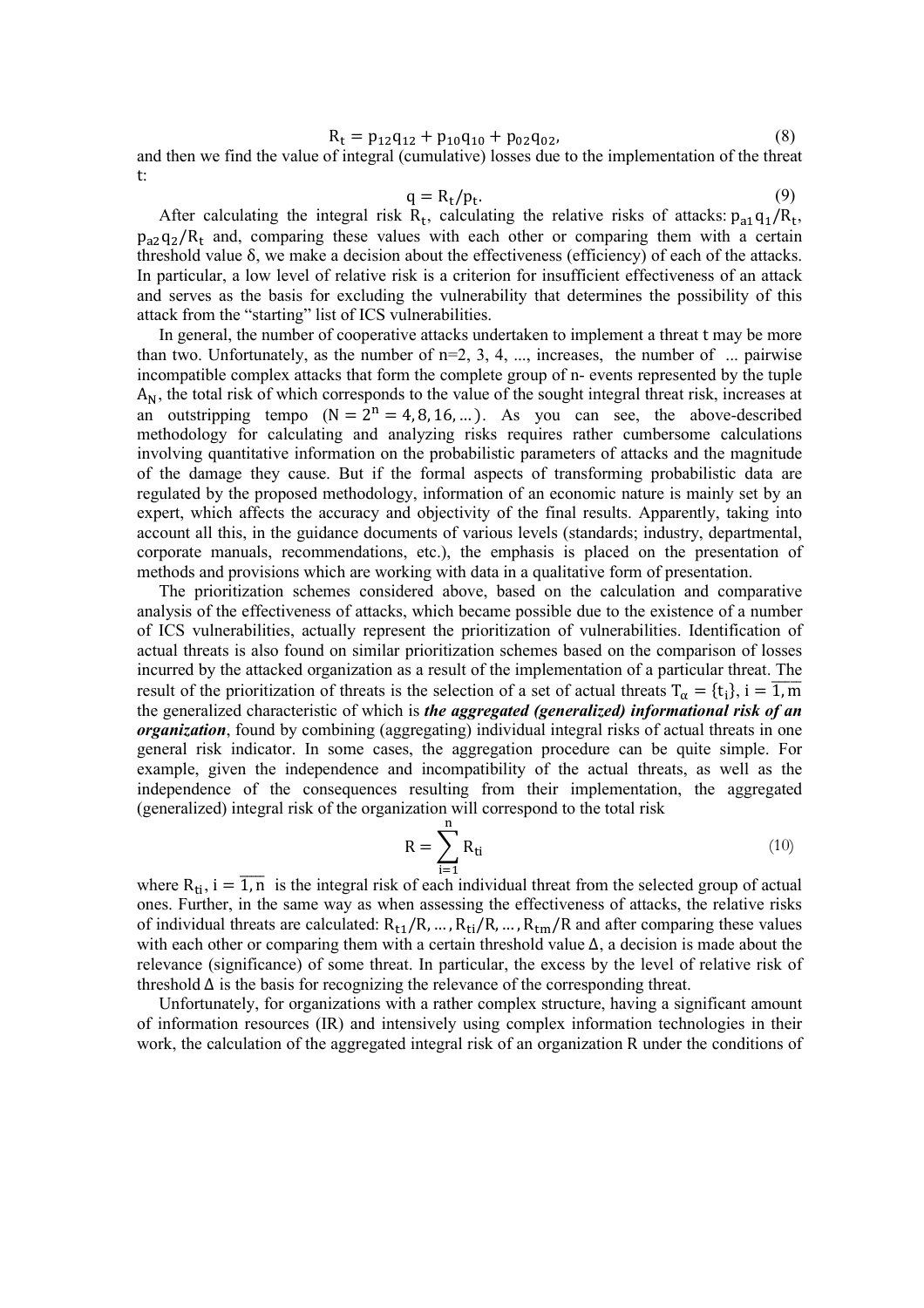the possible impact of several threats, allowing joint implementation with the manifestation of interrelated and interdependent consequences, is a very difficult problem, the solution of which is generally absent [6].

The need to solve this problem has stimulated attempts to apply a more globalized approach to considering organizations and their aggregated integral risks R, within which the technological aspects of risk assessment, and primarily the most cumbersome and labor-intensive detailed analysis of ICS threats and vulnerabilities, are practically not used. Instead, focused attention was paid to the study and modeling of conflict situations that arise when a threat t to an information resource I is realized, in particular, the impact on the conflict scenarios of the competence characteristics of its participants, their resource provision, formalization of the dependence of the business of organizations and the total value of their main assets on the level of security and the state of the corresponding information resources.

## **4. Building an information security system with targeted adaptation to the potentials of the attacking and defending sides**

Let us consider in more detail the conflict situation (hereinafter referred to as the "attack / defense" situation), which develops in the event of a possible implementation by the attacker of a threat t regarding the information resource  $I$  of a certain organization [3, 13] (the conflict itself will arise with the beginning of active actions). By an attacker initiating a conflict, we mean any entity (hacker, malicious code, internal attacker, etc.) whose malicious actions are aimed at information circulating in the organization's ICS. The successful implementation of the attack will obviously affect the state and value of the assets of the organization (the defending party).

Features of the development of the conflict, its results depend primarily on the ratio of the potentials of the parties to the conflict. The *potential of the attacking side* is usually understood as a complex of the following factors: the competence and level of motivation of the attacker (in the case of an anthropogenic nature of the attack), resource support (including financial and economic), contributing to the successful implementation of attacking actions. The possibility of taking these factors into account is considered in [3], where, depending on the presence and severity of these factors, models of typical scenarios of the attacker's behavior are verbally described for a set of typical roles that form a specific role structure (classification):

1. *Script kiddies* - as a rule, a loner with little training, knowledge and experience, uses scripts or programs developed by others for an attack, does not understand the mechanism of their action, incapable of creativity, independent effective attack solutions, with rather modest resource capabilities. Usually he is not worried about political or financial considerations, more precisely, financial interest is not the only determining motivation for his actions, since there is usually no idea of the market value of the attacked resource. Most often, the goal of a script kiddie is to impress his surroundings, to gain authority among fellow representatives of his computer subculture, the desire to create chaos, refusal or disruption of services, and finally, just "sports interest" [3]. According to A. Lukatsky [14], script kiddies account for up to 95% of the total number of cybercriminals attacking information and computer systems, i.e. this is the most common type of intruder, the need to protect against which is a primary task when building an information security system.

It should be noted that various malicious codes (viruses, worms, etc.) can be called a script kiddie attacks, provided that its impact can no longer be qualified as a zero-day attack.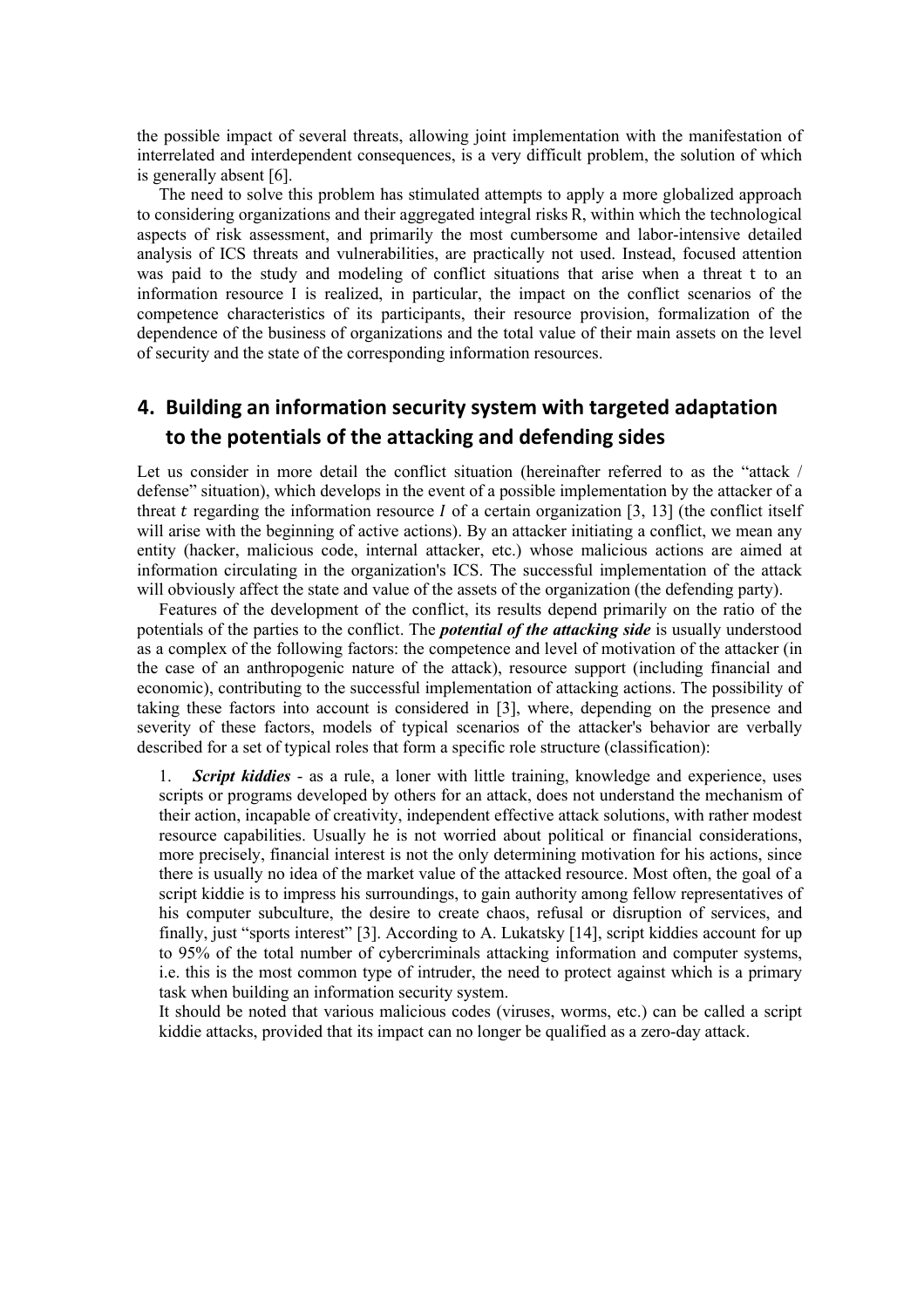2. *Self-employed professional*, working alone or as part of a group of professionals, with the necessary knowledge, skills and sufficient experience, well versed in attack technology, with a deep understanding of methods of hacking security systems, for whom hacking is the main activity of an obvious commercial nature, the purpose of which are financial and economic benefits.

3. *Professional executor* – a hacker, according to his objective characteristics and capabilities, corresponding to those listed in clause 2, but performing tasks in the interests of law enforcement agencies or special services as a hired executor, acting within the framework of certain mutual contractual relations.

4. *Hacktivist* – an ideological hacker ("cyber activist") who uses cyberspace to promote political or social ideas (tasks), organizes actions of civil "electronic" disobedience in cyberspace, trying to draw the attention of the authorities and the public (sometimes in a rather harsh form) to some issues and problems of modern society through the synthesis of social activity and hacking.

Note that for the first three roles in this classification, the main differentiating feature is the level of competence of the attacking side (i.e., the presence of knowledge, skills and practical experience), which is intensively growing in the direction of a kiddie script, a self-employed professional, a professional executor. The basic characteristic of a hacktivist, which distinguishes him from the three previous roles, is that he has certain ideological and moral-ethical attitudes.

It is obvious that the success of the actions of the attacking side, as well as the final scenario of the development and end of the conflict, largely depend on the potential of the defense. The latter is mainly determined by the volume of investments in the information security system, the level *s* of information maturity ( $s \leq 85$ , [3]) of the defending party, as well as the integral characteristic of the importance of the protected information resources, which is often determined by the cost or value of the organization's information resources. Further, as this integral characteristic, we will use  $q$  – the total (maximum) losses of the defending side in case of successful completion of the attacking actions directed against it.

Each specified role has its own model scenario for the behavior of the attacker. In work [3], mathematical models of aggregated integral risks  $R_{(c)}$  are presented, which determine the possible losses of the defending party in the event of a particular role scenario. These risk models reflect the peculiarities of each of the typical roles introduced above, that's why they were called *reflexive risk models* (from the Latin *reflexus* – to bend back, turn away). In addition, the models of reflexive risks reflect the difference in the "attack / defense" situations arising from variations in the parameters characterizing the attack and defense potentials, with the same volume of investments in the information security system. In fact, the introduction of reflexive risks makes it possible to implement in a very wide range targeted adaptation of the risk-based approach when it used to analyze specific situations "attack / defense".

Below are some typical reflexive risk models.

## **4.1. The reflexive risk model for the script kiddie**

The reflexive risk model for the first typical role - the script kiddie - makes it possible to assess the aggregated integral risk of an organization in the most "sparing" conditions of its functioning, in the absence of any targeted attacks specially designed against it. The model is given by the formula [3]: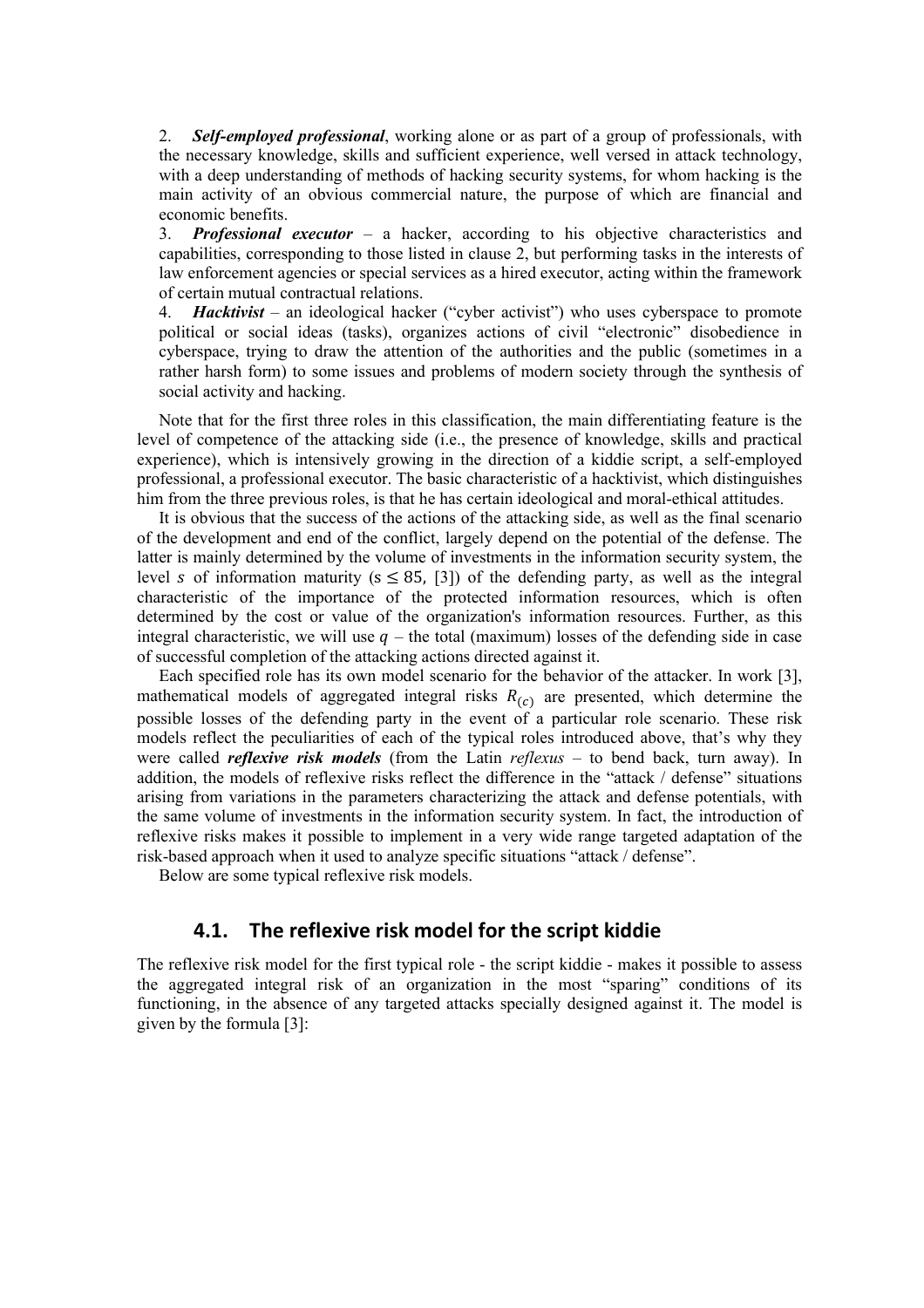$$
R(s,c) = P_t P_v q = P_t \frac{q}{q + sc} q,
$$
\n(11)

where  $P_t$  is the probability of activation at a given time and place of a threat  $t$  to the organization's information resources (an analogue of statistical assessments determined by The National Institute of Standards and Technology, USA);  $P_v$  is the probability of successful implementation of an activated threat. In the absence of information about the quantitative value  $P_t$ , due to the widespread threat from the script kiddie, as a first approximation, we can assume  $P_t = 1$ , i.e. the script kiddie is ready to attack anyone, anytime, anywhere, as soon as it becomes possible to perform attacking actions. Purposefully choosing the target of an attack, deliberately planning and developing its scenario in advance, is not for a script kiddie. The nature of the script kiddies actions is well illustrated by the characteristic of their behavior given by W. Stallings [15]: "a dull desire to" knock on closed doors "for an infinitely long time, checking all system vulnerabilities". This quote to some extent contains an explanation to the formula immediately following from expression (11)

$$
P_v = \frac{q}{q + sc'}\tag{12}
$$

according to which the probability  $P_v$  depends only on the measures to ensure the security of information taken by the defending party, which is consistent with the mentioned feature of the script kiddy behavior, which consists in the absence of novelty in the attacking actions taken by them. In such a situation, the information security system, which implements the principle of complete overlapping of "old" threats and their obvious modifications, is quite reliable. The degree of protection of an organization increases with an increase in the volume of investments  $c$ , provided they are used correctly, i.e. with growth  $s$ . Analysis of reflexive risk (11), its comparison with the size of investments  $c$  in the information security system allows to obtain a formula for determining the effective volume of investments [13]:

$$
c_{\text{eff}}(s) = \underset{c \in C}{\text{argmax}}(R(s, c) - R(s, 0) - c) = \underset{c \in C}{\text{argmin}}(R(s, c) + c) = \frac{q}{s}(\sqrt{P_t s} - 1),\tag{13}
$$

where  $C$  is a set of values  $c$  representing "reasonable" investments (for which "risk savings"  $\Delta_R(s, c) = R(s, c) - R(s, 0) > c$ , concentrated in a range  $0 \le c \le q(s - 1)/s$ . Within the range of "reasonable" investments, the dependence of the values of the effective volume of investments  $c_{eff}$  on the parameter s has a single-extreme character with a maximum equal to  $max[c_{\text{eff}}(s)] = 0.25qP_t$  [3].

If  $P_t$ =1, the value of effective investments in the information security system is expected to be the largest, i.e. the value of the maximum investment in the information security system will be  $c_{eff \, max} = 0.25q$  or 25% of the cost of the resource q, which is the object of protection. However, for productive security solutions (for example, at  $s = 60$ ) in accordance with formula (10), even at  $P_t$ =1, the volume of investments in the ISS may turn out to be at the level of 11-13% of the cost of the protected resource, and at the highest level of information culture of the organization's employees, i.e. according to [3], with a value of  $s = 85 - 9{,}67\%$ . The obtained results are in good agreement with a number of existing empirical estimates of the volume of investments, in particular, with the data given in publications [7, 12], the authors of which focus on the amount of 15-20% of the value of information system assets.

Thus, the results obtained in the course of the study of the reflexive risk model (11) allow in a real situation, knowing the values of the parameters q, s, to find estimates of indicators  $c_{\text{eff}}$ ,  $c_{\text{eff max}}$ ,  $R(s, c_{\text{eff}})$  and to set the value of an acceptable for a given organization "reasonable" volume of investments in the information security system [3, 6]. Considering this object as a resource constraint, we could proceed to solving the problem of assignment of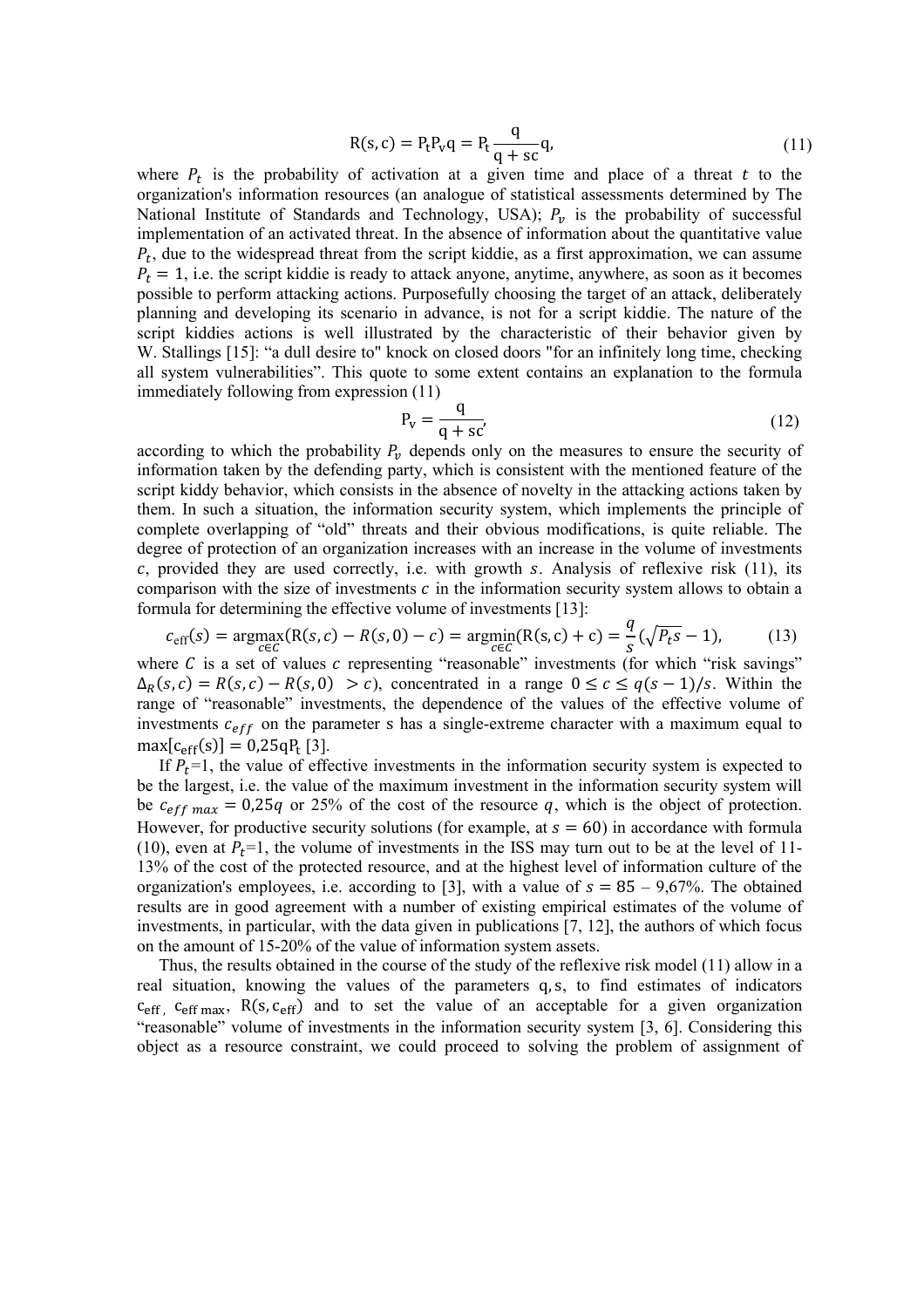allocated investments on a limited set of possible functions and protection mechanisms, forming on them the structure of the information security system from the condition of minimizing the residual risk of the organization, comparing and analyzing quantitative estimates of indicators  $c_{\text{eff}}$ , q,  $c_{\text{eff}}$  max, R(s, c<sub>eff</sub>), R(s, c) for various values parameter c, while balancing the financial and economic capabilities of the organization with its requirements and capabilities in the field of information security.

#### **4.2. The reflexive risk model for the self-employed professional**

Reflexive risk model for the second typical role - self-employed professional, given by [3, 13] expression

$$
R(s, c) = P_t P_v q = \left(1 - \frac{D}{g}\right) \frac{q}{q + s \frac{c^2}{D}} q.
$$
\n(14)

where g is the value (importance) of the resource for the attacking side, D is its generalized costs of preparing and implementing attacking actions, reduced to the monetary form of representation. The appearance in the risk model of new parameters g and D, characterizing the interests and motives of the attacker's behavior, is due to the adaptation of the risk model to a new typical role, which is characterized by a significant influence of the attacker's capabilities on the outcome of the conflict. In particular, the first factor on the right-hand side of expression (14), which is an estimate of the probability  $P_t$  of threat t activation

$$
P_t = \frac{g - D}{g} = 1 - \frac{D}{g'},
$$
\n(15)

admits the following logical-heuristic interpretation: the higher the net profit  $g - D$  received by the attacker in the case of the successful implementation of the threat, the higher the attack motivation. In fact, the probability  $P_t$  in formula (15) is the profit related to the value of the resource I, i.e. an indicator of the effectiveness of the alleged attack: the more g, the closer to 1 the probability  $P_t$ ; with a decrease g, in the case  $g \le D$ , the conduct of the attack loses its meaning (if the attacker's motivation is limited by the scope of commercial interest). In practice, this means that the likelihood of high-cost attacks being deployed by a purely commercial professional is extremely low. Finally, when  $g \gg D$  the probability  $P_t$  is practically equal to 1, a so-called "targeted attack" takes place, a characteristic feature of which is the presence of a specific target - an object of attack (organization, department, individual) against which active attacking actions are carried out.

The influence of the attacking side is also manifested in the modification of the structure of the heuristic used to calculate the probability  $P_v$  estimate: a multiplier  $k = c/D$  is introduced into the denominator of expression (12), which makes it possible to correlate the volumes invested by the sides in defense and attack. As a result, for  $P_v$  we obtain a new heuristic used in formula (14) [3, 6]:

$$
P_v = \frac{q}{q + skc} = \frac{q}{q + sc^2/D'},\tag{16}
$$

The range of reasonable investments corresponding to model (14) is given by inequality [3]:

$$
\frac{qP_t}{2} \left( 1 - \sqrt{1 - \frac{4D}{sqP_t^2}} \right) \le c \le \frac{qP_t}{2} \left( 1 + \sqrt{1 - \frac{4D}{sqP_t^2}} \right).
$$
(17)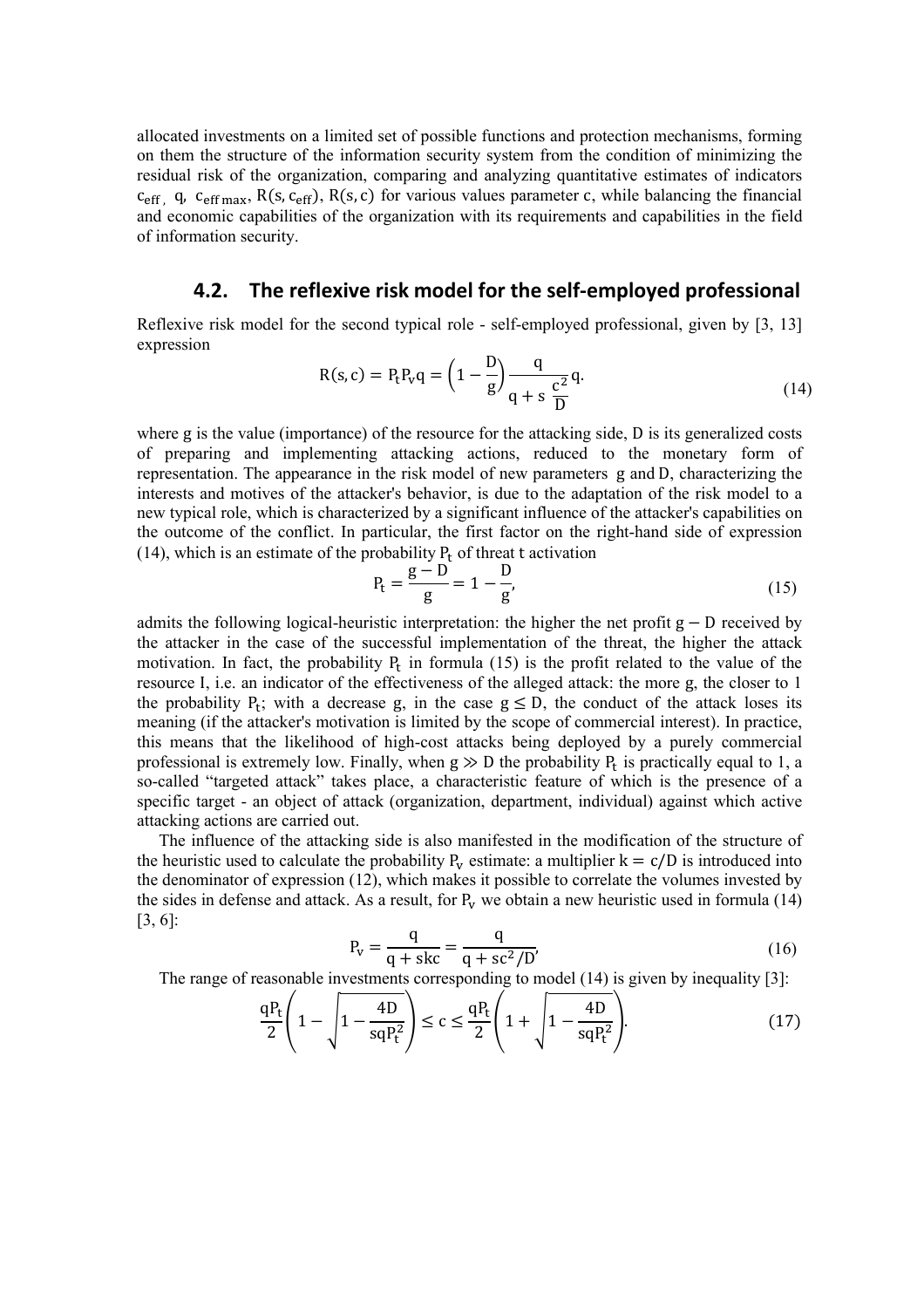It should be noted the presence of a number of modifications of the model (14), due to the desire to ensure a deeper adaptation of this model of reflexive risk to a particular feature of the "attack / defense" situation. For example, in [6], to estimate the probability  $P_t$  of threat t activation, next formula is proposed:

$$
P_t = 1 - \frac{D}{\gamma g'}\tag{18}
$$

where  $\gamma$  is an additional parameter that takes into account the "individual" characteristics of the attacking side: excitement, adventurism, excessive self-confidence  $(\gamma > 1)$  or, on the contrary, excessive caution, indecision, self-doubt  $(D/g < \gamma < 1)$ . This problem can be considered in another setting, since commercial interests, the principle of economic expediency and pragmatism do not exhaust the possible motives that the attacking side is guided by in its actions. In particular, a desire for revenge, punishment, asocial and other aspirations, the result of which could be the intention to inflict as much damage on the defending side as possible (financial, political, image, moral, etc.). In this case, the activation probability  $P_t$  can be given by the formula

$$
P_t = 1 - \frac{D}{q'},\tag{19}
$$

according to which the maximization of the probability  $P_t$  occurs with an unlimited increase in damage q arising from the implementation of information threats. This situation demonstrates the possibility of transforming the risk model (14) of a self-employed professional (by means of its fragmentary modification, detailing or simplification) into other models corresponding to other scenarios of the attacker's behavior.

#### **4.3. Professional executor**

In particular, an example of circumstances in which the principle of economic expediency for the attacking side turns out to be insignificant is the performance of a particularly important task by intelligence officers – professionals trained to carry out attacking actions in cyberspace [3, 13]. In this case, the task of the attacking side (the practical implementation of some threat to the resource I) must be performed in any situation, i.e. with a probability  $P_t = 1$ , that distinguishes this typical role from the previous one, in which the attacking side in its actions proceeds exclusively from the provisions of economic pragmatism. Due to the special importance of the task at hand, when solving it, usually existing restrictions are removed. In particular, the performer can count on attracting various additional resources to support his actions [3]. This formulation of the question makes it possible to ensure the implementation of extremely highcost attacks ( $D \rightarrow \infty$ ).

The reflexive risk model for this case is simple:

$$
R(s,c) = P_v q = \frac{q}{q + s\frac{c^2}{D}} q.
$$
\n
$$
(20)
$$

It is obvious from it that with the removal of resource constraints  $(D \rightarrow \infty)$ , the probability  $P_v \rightarrow 1$ , that is, in this situation, if the defending party, creating its own information security system, relies on the principle of reasonable sufficiency, proceeding solely from its own ("internal") understanding of the existence of the final value q of the protected resource I, the successful implementation of the threat by the attacker is practically guaranteed, so  $R(s, c) \rightarrow q$ .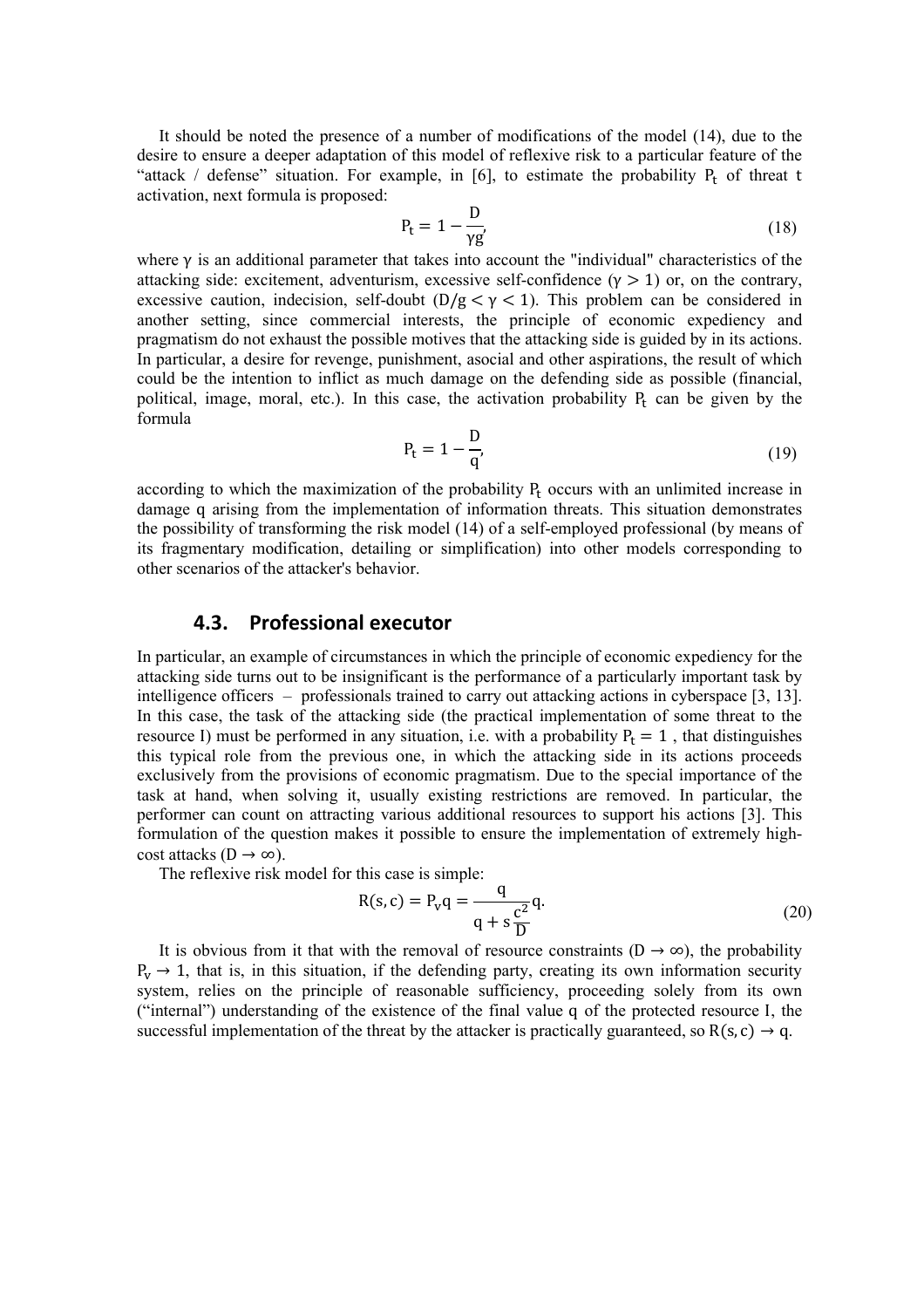What attacks and threats lead to reflexive risks (14) and (20)? A self-employed professional uses a very wide range of attacks, ranging from massive (DDOS attacks, phishing, ransomware viruses, etc.), social engineering attacks and ending with individual targeted attacks. Professional executor uses all this attacks as well as advanced persistent threat (other common translation options: complex targeted threat [16], complex extended (constant) threat [17], complex, advanced and persistent attack aimed at seizing control over the target infrastructure [7]).

#### **5. The main paradigms of information protection**

To clarify the actual role and essence of adaptation in the formation of information security systems, it is advisable to give a retrospective of the development of destructive actions in cyberspace and defense paradigms. As a starting point, let's take the Morris worm attack on the Advanced research projects agency network (ARPANET), which at that time (november 1988), in terms of complexity and its consequences, in particular, the amount of damage, the estimates of which range from \$ 98 million to \$ 300 million, is quite consistent with the current threats of APT-class. The reaction to it in the field of information security was the creation at The University of California and Carnegie Mellon University a Computer emergency response team (CERT). In the late 1980s and the first half of the 1990s, a significant part of computer security incidents were the results of single targeted attacks organized on a specific order. During this period, the analytical work of CERT experts involved in the collection of information about incidents, their classification and neutralization, contributed to the preservation of a fairly stable and high level of cybersecurity.

However, the attacker, analyzing and comprehending the results of single attacks, began to repeat (replicate) successful solutions. As a result, many attacks became massive, not targeting a specific object, for example, a bank or a specific client. During this period, it turned out to be more profitable for the criminal market to develop and sell not unique, but mass attacking actions. Mass virus attacks, sometimes taking on the character of epidemics, have become especially popular.

In such a situation, defending against massive attacks, the defense side was guided by the *"digital fortress" paradigm*, the properly organized defense of which excluded the enemy's penetration through the defense perimeter. The success and consistency of protection was based on the results of a retrospective analysis of incidents that occurred earlier on the assumption that the conditions for the functioning of the ICS, the information technologies used in them and the software and hardware tools involved in this process remain unchanged. But when the defense learned how to effectively fight off massive threats, the trend of attacks began to change again: targeted attacks began to be implemented again, but in a higher professional performance. And while the "digital fortress" paradigm remained effective against attacks from the script kiddie, it turned out to be untenable to protect against professional attacks. This became apparent at the end of the first decade of the 21st century, when a number of successful attack actions practically proved the impossibility, within the framework of the requirements of most traditional information security management guidelines, based on the analysis and study of previous incidents and taking into account the properties of retrospectively identified threats, to provide the required level of information security.

This conclusion led to the postulation of a new *paradigm of assumed breach*, the essence of which is that the defending party must assume that its information system can and will be breached [18]. This paradigm has been perceived in different ways by security professionals, mainly due to differences in the interpretation (understanding) of its content. Some saw the need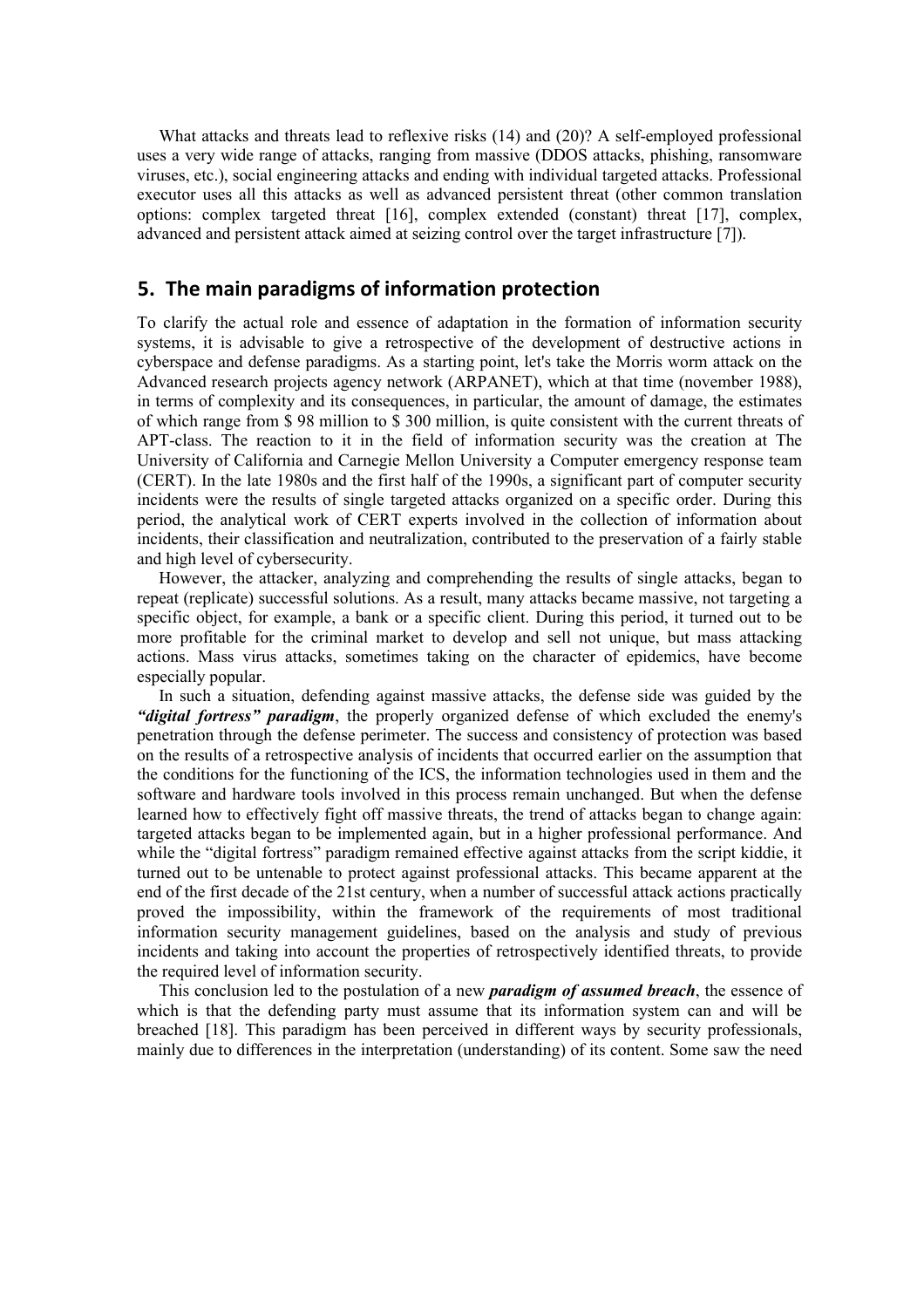to shift the emphasis of protection towards ensuring the continuity of business processes, abandoning effective disaster recovery plans, reducing the damage caused by implementing a set of actions covering a very extensive list of measures, starting with purely technical issues of backup, data mirroring, information recovery and to economic and organizational measures, including the transfer of risks, insurance, etc. However, in most cases, in fact, the essence of the new paradigm consisted in expanding the scope of protective actions, suppressing attacks and eliminating threats both at the perimeter border and after overcoming it: the defense methodology changed, adapting to the current balance of potentials and real capabilities of the parties to the conflict. A characteristic feature of the protection paradigm is the implementation of adaptive information security management by monitoring possible attacks in real time or with a slight delay due to the need for additional information to make an objectively informed decision based on monitoring data. In particular, the urgent need to detect and analyze new, emerging threats (zero-day threats) was realized by searching for and isolating behavioral anomalies in the ICS functioning environments, using sandboxes, traps, and other possible means and methods of detecting attacks. Thus, for this paradigm, the transition from the use of a methodology based on the principles of monitoring a certain set of static indicators that retain relative stability during the implementation of massive (replicated, repeated) attacks, to a dynamic one is obvious.

But the methods mentioned above, which more or less justify themselves when protecting against targeted attacks, quickly became quite understandable for the authors of modern attacking technologies, which ultimately sharply worsened the situation with protection against complex attacks that are being implemented today in cyberspace, in particular, against advanced persistent threats.

A paradigm for the development of ISS, based on persistently declared approaches and principles of *proactive protection* [8, 19-22] seems to be promising for this case. Unfortunately, there is still no single generally accepted interpretation of this term. Recently, proactive protection is most often understood as actions of a proactive nature taken by the defending party in order to detect and prevent attacks before they lead to any negative consequences. At the same time, as noted above, to build a truly robust security system, it is not enough to ensure the security of the network perimeter, it is also necessary to ensure control of critical data by monitoring any activity in the information system and tracking all system messages for suspicious changes.

According to experts [17, 14], many complex cyberattacks are undetected, and those that have been detected are not made public due to reputational risks, and therefore it is not possible to offer any typical method for identifying these attacks even for organizations that investigate incidents and analyze the actions of hacker groups. The approaches used to detect attacks are often based on the use of dynamic analysis of a set of anomalies in the states of various ICS elements. If these anomalies can be linked together in a single cause-and-effect chain, proposing a plausible scenario for the development of a complex attack, there is a real possibility of predicting its negative consequences with the subsequent application of the classical methodology of a risk-based approach to make a decision on taking adequate protective measures. Most of the results obtained as part of such a procedure for identifying and suppressing ATP-threats are predominantly analytical in nature and are formed in the Security Operations Center (SOC) by a team consisting mainly of security analysts, whose tasks include detecting and analyzing incidents of cyber security, prompt response and prevention of its occurrence, reporting.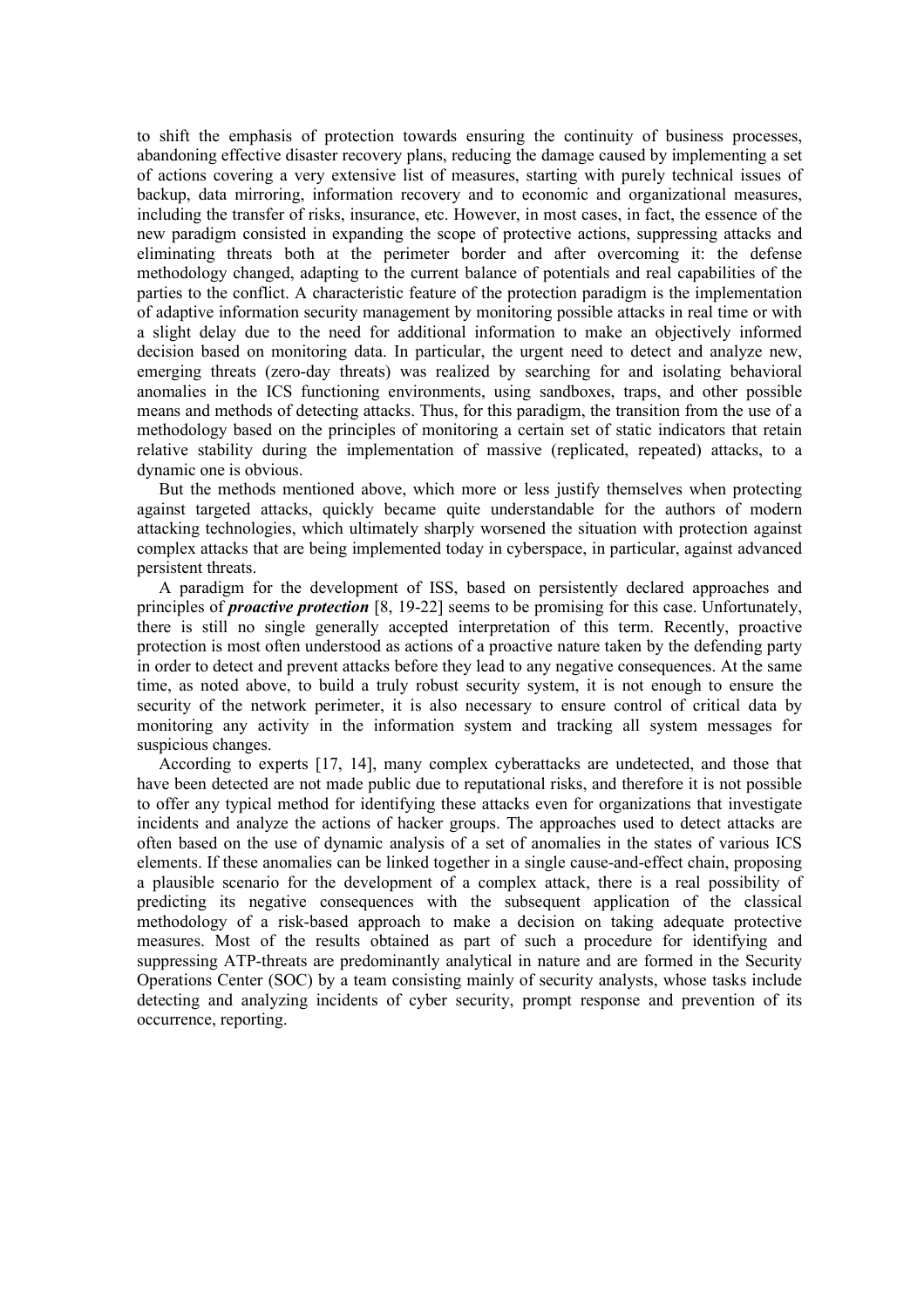It should be noted that there are other interpretations of the concept of "proactive defense", for example [19]:

- attacking actions taken against an enemy preparing an attack;
- a preemptive attack based on evidence that an enemy attack is inevitable;
- actions taken directly against the enemy at the preventive stage of his attack.

Obviously, when accepting any of the above formulations of the concept of "proactive protection", the direct launch of the procedure (mechanism) for its implementation should be preceded by a large amount of analytical work performed in the SOC. Thus, again, like thirtythree years ago (during the organization and formation of CERT), the main emphasis in ensuring security is shifted towards expert analysts, whose activities, ideally, should guarantee the adaptation of information security mechanisms to reflect any arbitrarily complex, constantly changing threats. The difference is that the SOC deals with internal incidents or incidents aimed at the internal information assets of the organization, while the CERT serves a higher level of threat analysis, its scope is department, industry and beyond.

The emergence of the SOC indicates that professional attacks, in particular sophisticated ATP-attacks, are becoming widespread. This is confirmed by the published statistics. Thus, according to the classification of A. Lukatsky in 2003 [14], all attacks were divided into "known" and "unknown" in a ratio of 95% to 5%. In 2015, specialists of Kaspersky Anti Targeted Attack Platform [16], in addition to "known" and "unknown", single out "complex" attacks (70%, 29% and 1%), while after 2 years their classification based on the analysis attacks in 2016 is changing significantly: they distinguish [7]: "common threat" – 90%, "complex attacks" – 9%, "unique attacks" – 1%. As you can see, the division of attacks into "known" and "unknown" has lost its relevance, and the number of "complex attacks" has increased 9 times over two years.

At first glance, the above data simply indicate an increase in the number and qualifications of attackers. However, the real situation is much more complicated. In the field of cyber-attacks, a full-fledged service market has emerged that allows newcomers to cybercrime not to waste time and effort on learning all the intricacies of the "craft" and developing their own product, but simply buy a ready-made service or product from more experienced hackers. Professional cybercriminals and criminal organizations develop cyberattack tools and end-to-end services to sell to other, usually less experienced, criminals. The corresponding term – Crimeware-as-a-Service (CaaS) – has appeared and is gaining popularity. Crimeware-as-a-Service refers to the practice in the cybercriminal ecosystem to provide products and services to other cybercriminals [23].

CaaS provides an attacker with a sufficiently developed toolkit (for example, buying a readyto-distribute version of the ransomware on the Darknet market, which is enough to configure and release it on the network, or a new version of a Trojan with a well-thought-out distribution strategy). The use of the outsourcing model in organizing cyberattacks is becoming relevant, when hackers carry out cyberattacks as a commercial service. For example, on the Darknet you can find relatively inexpensive offers for organizing "commercial" DDoS attacks, the cost of which depends on the power and duration of the attack, as well as the parameters of the server on which the victim site is located), renting botnets, selling or renting software codes of malicious software, including encryption programs [24-26]. So, in 2015, the Ransomware-as-a-service scheme appeared, through which any completely ordinary user can order a very advanced cyberattack involving a ransom demand [26].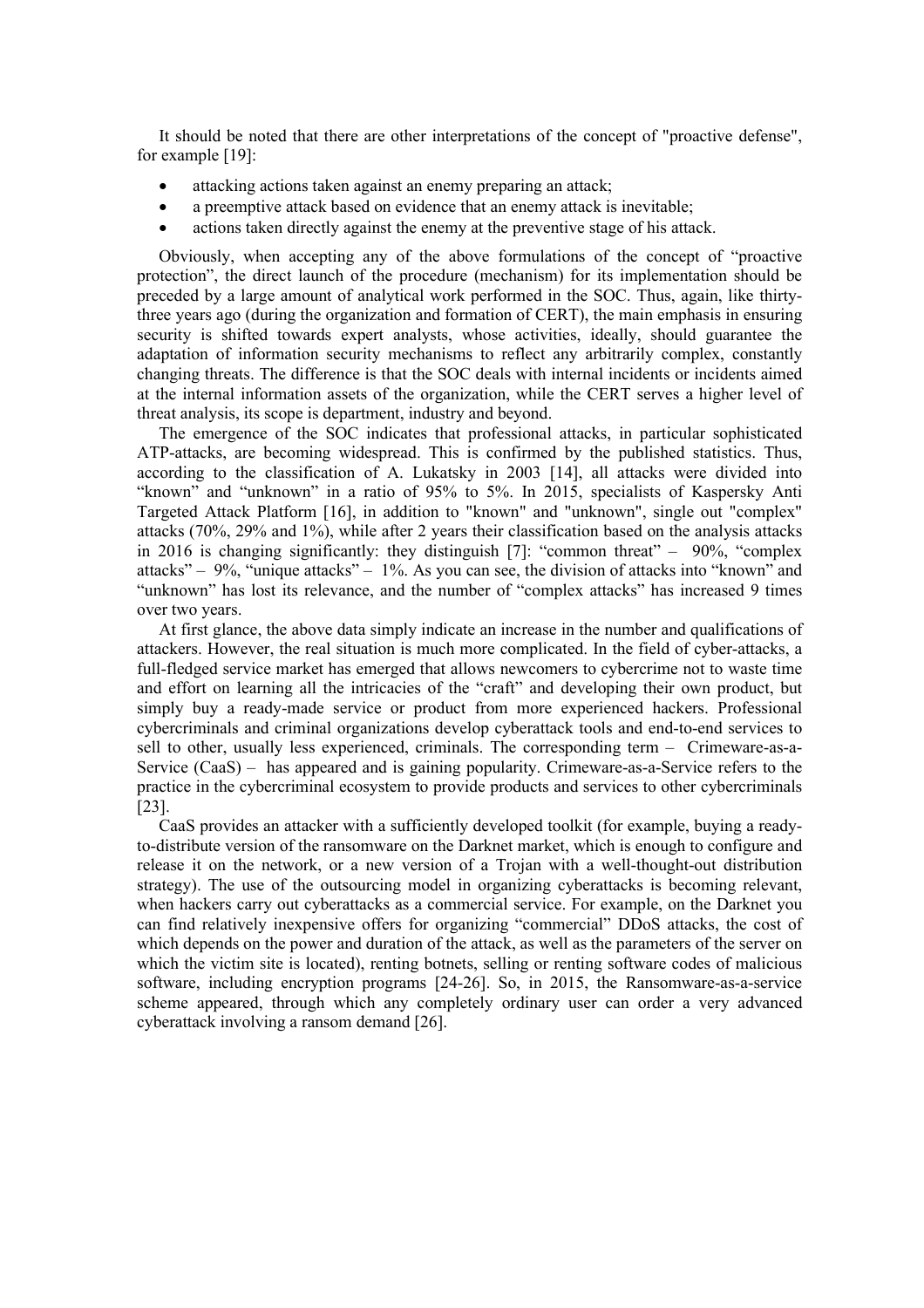An analysis of numerous reports, reviews, analytical articles of recent years shows that the above-mentioned changes in the field of cyber-attacks have stimulated the process of intensive blurring of the competence boundaries of the first three levels of role classification. In particular, for the most energetic and trained novice hackers in the current qualitatively new situation, a sharp increase in the level of practical skills, evolving to complex techniques, became possible, which allowed them to quickly, practically bypassing the stage of "script kiddie", declare themselves as professionals. The latter, in turn, contributed to the emergence and rapid build-up of a powerful transitional reserve, whose representatives "diffuse" higher into the layer of professional performers.

In general, attackers are becoming more organized and rational in terms of the costs of preparing and conducting attacks, minimizing their expense, which contributes to the growth of the profitability of attacks and, as a consequence, an inevitable increase in their total number and variety. Therefore, for all the pretentiousness of the proactive defense paradigm, the idea of preventing all incidents before they occur is unjustifiably expensive and, therefore, untenable from the point of view of the resources involved for its implementation. There are many incidents that are cheaper to eliminate once they occur than to prevent in a proactive paradigm. For example, now the increased activity of ransomware confronts business with a choice: either to invest heavily in security, trying in principle to exclude the possibility of a ransomware attack, or to limit itself only to reactive protective measures characteristic of the paradigm of imminent hacking of the security perimeter. Thus, the implementation of the paradigm of proactive protection in its practical implementation inevitably faces the need for a reasonable balancing of proactive and reactive mechanisms for ensuring information security. The basic information that allows this balancing to be carried out, while remaining within the framework of economically acceptable investment decisions, are estimates of the maximum investment volume  $c_{eff,max}$ .

#### **6. Conclusions**

The development of the situation in the field of information security in a number of cases is advisable to represent in the form of a model of a bilateral conflict "attack / defense", where the defense side is the owner of the information, the purpose of which is to ensure the security of information belonging to him from the encroachments of the second party to the conflict - the attack side, which in reality can represent a set of attackers who act independently or in cooperation with each other. The conflict is of a process nature, the attacking side is active, updating and improving its methods and tools, thereby contributing to the efficiency and profitability of its actions. As a result, the defending party is also forced to constantly modify its protection system, although the performance of protective functions is not its direct task and is of a supporting nature, only contributing to the successful implementation of the main activities of the organization-owner of the information. Therefore, for the side of the defense, the task of minimizing investments in information security is very important while maintaining acceptable indicators of stability and safety of its main activity.

If during the construction of the first information security systems the norm was to overlap all directions of attack implementation, then with the growth of their number, only relevant (significant) from the point of view of the defending side of the attack, highlighted (prioritized) by the use of a risk-oriented approach, were blocked. This, to some extent, made it possible to reconcile security requirements with the need to allocate the minimum required investment in information security. However, the increasing complexity of the methods of implementing threats has led to the need to take into account and analyze the relevance of all possible attacks,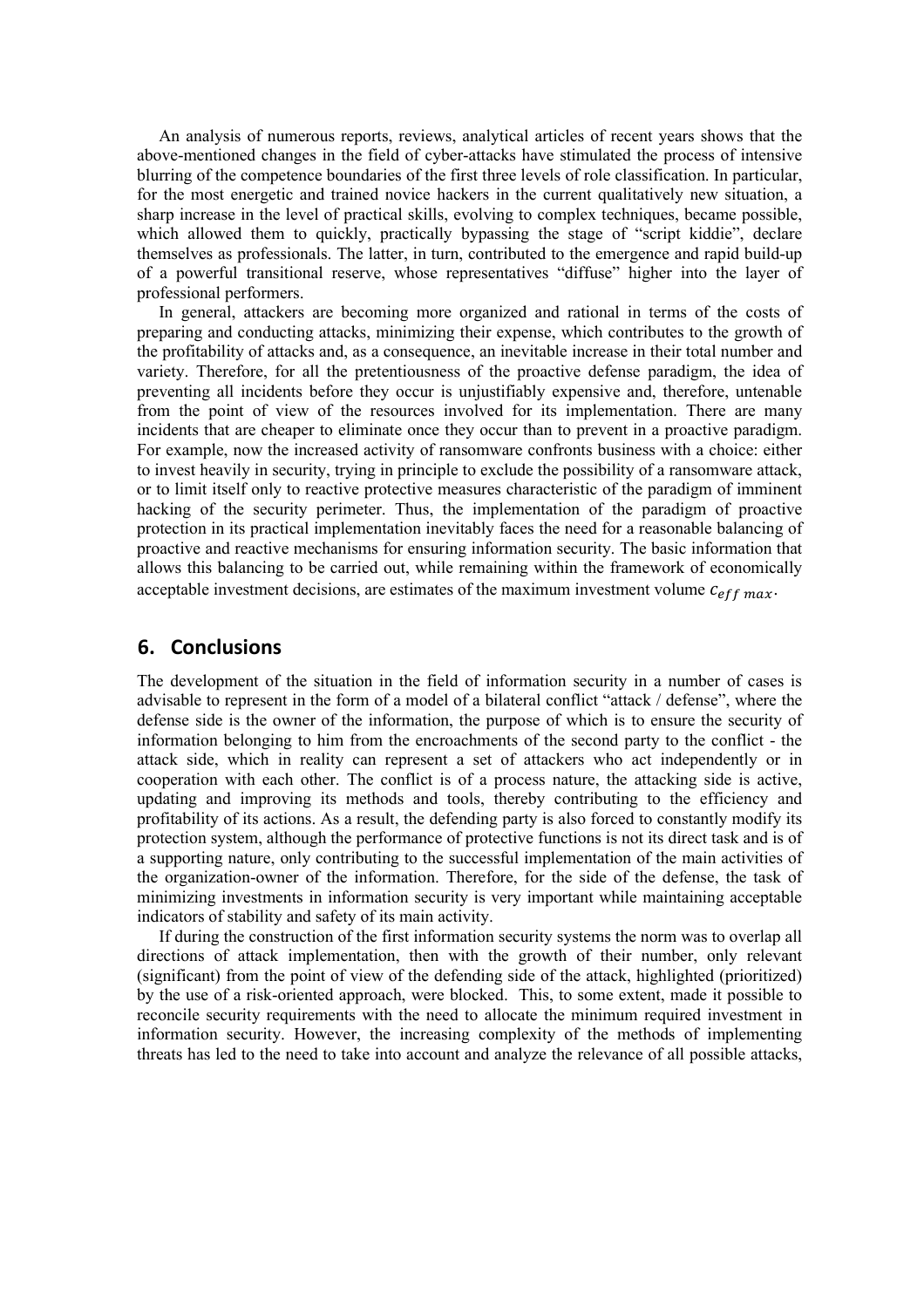leading to a rapid increase in their total number, which ultimately made a full-fledged and nonsubjective application of the risk-based approach almost impossible. The emerging problem was resolved by a change in the defense paradigm. The new paradigm has simplified the adaptation of methods and defense mechanisms to targeted rationally planned attacks, while simultaneously becoming a new incentive for the attacking side to develop even more complex unique targeted attacks of the ATP-class. In turn, this again prompted the introduction of new changes in the protection methodology, the formation of the next update of its paradigm. In fact, there is a continuous process of mutual development of both conflicting parties, realized through the adaptation of one side to the results of practical actions of the other (coadaptation). It should be noted that changing the protection paradigm does not mean denying the methods, technologies and mechanisms used by the parties at the previous stages of its development. But here the problem arises of balancing all these methods, technologies and mechanisms without exceeding the economically acceptable volume of total investments in the information security system. To resolve it, an adaptive approach to building an information security system is proposed, based on:

- the introduction of a set of verbal role models of typical scenarios of the attacker's behavior;
- the formation of reflexive risk models, which are mathematical models of risks for the above-introduced typical scenarios of the attacker's behavior, which take into account the characteristics of both sides of the information conflict;
- the use of reflexive risk models to calculate the basic indicators of the information security system, in particular, the estimated value of the maximum investment volume;
- harmonization of the financial and economic capabilities of the organization with its requirements and capabilities in the field of information protection, ensuring effective and rational investment in information security and the formation of its structure.

In the context of the results obtained in the work, promising directions for further research are: obtaining factual confirmation of the optimal ratio given in the work between the size of investments in information security and the possible level of losses in the absence of the necessary level of protection, taking into account the value of the protected resources and the potential of the attacking side, as well as forecasting impending changes of information security system paradigm, in particular, associated with the increase in the number of targeted ransomware attacks.

#### **References**

- [1] A.Arkhipov, S.Arkhipova, Adaptive aspects of building information security systems, in: Proceedings of the 1st International scientific-practical conference Resources security of information systems, NUCHP, Chernihiv, 2020, pp. 37-43
- [2] S.B.Lipner, The Birth and Death of the Orange Book, in: IEEE Annals of the History of Computing, 2015, vol. 37, no. 2, pp. 19-31. doi:10.1109/MAHC.2015.27
- [3] O.Arkhypov, M.Gregus, Y.Arkhypova, Application of a risk-based approach using reflexive risk models in building information security systems, in: S. Pickl, V.Lytvynenko, M.Zharikova, V. Sherstjuk (Eds.), Proceedings of the 1st International Workshop on Computational & Information Technologies for Risk-Informed Systems, CITRisk-2020, vol. 2805 of CEUR Workshop Proceedings, Kherson, Ukraine, 2020, pp. 130-143. URL: http://ceur-ws.org/Vol-2805/paper10.pdf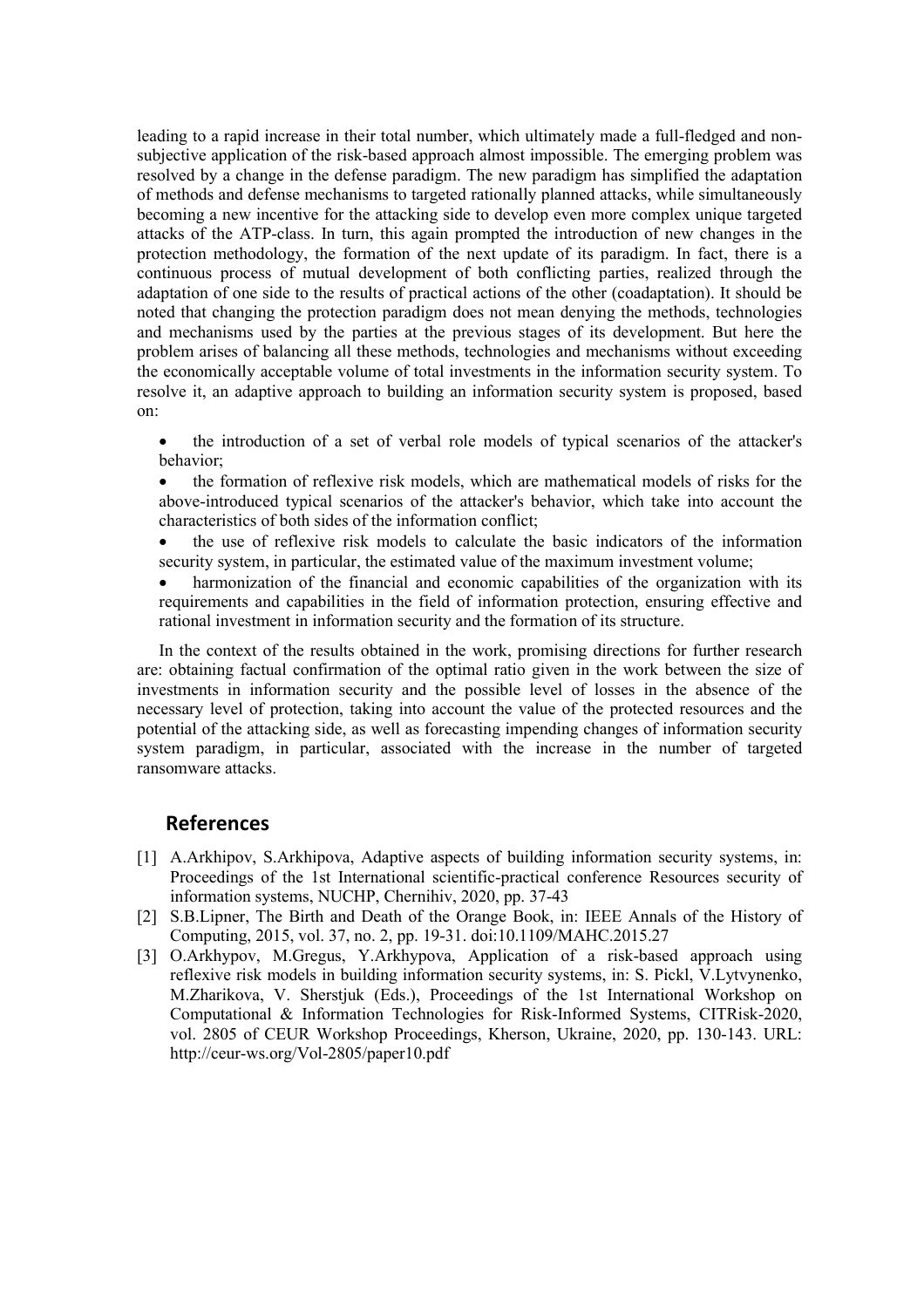- [4] H.Behara, Economics of Information Security Investment in the Case of Simultaneous Attacks, in: Proceedings of the 4-th Workshop on the Economics of Information Security, WEIS 2006, Cambridge, England, 2006. URL: https://www.researchgate.net/publication/228612670\_ Economics of information security investment in the case of simultaneous attacks.
- [5] Risk, Issue, and Opportunity Management Guide for Defense Acquisition Programs, Office of the Deputy Assistant Secretary of Defense for Systems Engineering, Washington, D.C., 2017. URL: http://acqnotes.com/wp-content/uploads/2017/07/DoD-Risk-Issue-and-Opportunity-Management-Guide-Jan-2017.pdf
- [6] O.Arkhypov, Introduction to risk theory: information risks, Nats. SBU Academy, Kyiv, 2015
- [7] Media.kaspersky.com, Advanced protection against sophisticated threats and risk reduction of targeted attacks, 2017. URL: https://media.kaspersky.com/ru/businesssecurity/Kaspersky\_Anti\_Targeted\_Attack\_Platform\_Whitepaper\_RU.pdf
- [8] R.Colbaugh, K.Glass, Proactive Defense for Evolving Cyber Threats, Sandia National Laboratories Albuquerque, New Mexico and Livermore, California, 2012. URL: https://fas.org/irp/eprint/proactive.pdf
- [9] R.Wirtz, M.Heisel, CVSS-based estimation and prioritization for security risks. Paper presented at the ENASE 2019, in: Proceedings of the 14th International Conference on Evaluation of Novel Approaches to Software Engineering, 2019, pp.297-306. doi:10.5220/0007709902970306
- [10] H.Bolivar, J.Parada, H.Roa, J.Velandia, Multi-criteria decision making model for vulnerabilities assessment in cloud computing regarding common vulnerability scoring system, in: Proceedings of the 2019 Congreso Internacional De Innovacion y Tendencias En Ingenieria, CONIITI 2019, 2019. doi:10.1109/CONIITI48476.2019.8960909
- [11] K.Alperin, A.Wollaber, D.Ross, P.Trepagnier, L.Leonard, Risk prioritization by leveraging latent vulnerability features in a contested environment, in: Proceedings of the ACM Conference on Computer and Communications Security, pp.49, 2019. doi:10.1145/3338501.3357365
- [12] Habr.com, Information security of bank non-cash payments, part 4, Overview of threat modeling standards, 2018. URL: https://habr.com/ru/post/351326/
- [13] A.E.Arkhуpov, Risk-based approach to evaluating the "reasonable" level of investment in information security systems, Legal, normative and metrological security of the information security system in Ukraine, Kyiv, Issue 1 (35), 2018, pp. 18-29
- [14] A.V.Lukatsky, Detection of attacks, BHV-Petersburg, SPb, 2003
- [15] W.Stallings, Network Security Essentials: Applications and Standards, 6th. ed., Prentice Hall, 2016.
- [16] Media.kaspersky.com, Threats to the future: be prepared for them. Special Report on Advanced Threat Strategies, 2015. URL: https://media.kaspersky.com/pdf/ APT\_Report\_ONLINE\_AW\_rus.pdf
- [17] O.Sedov (Ed.), Business Information Security. Targeted attacks a marketing term or a sophisticated type of attack?, BISA, Moscow, N<sup>o</sup> 6, 2014. URL: https://www.twirpx.com/file/1636144/
- [18] E.Hayden, The New Paradigm for Utility Information Security: Assume Your Security System Has Already Been Breached, in: The Industrial Control Systems Joint Working Group Newsletter, September 2011, ICSJWG Newsletter, 2011. URL: